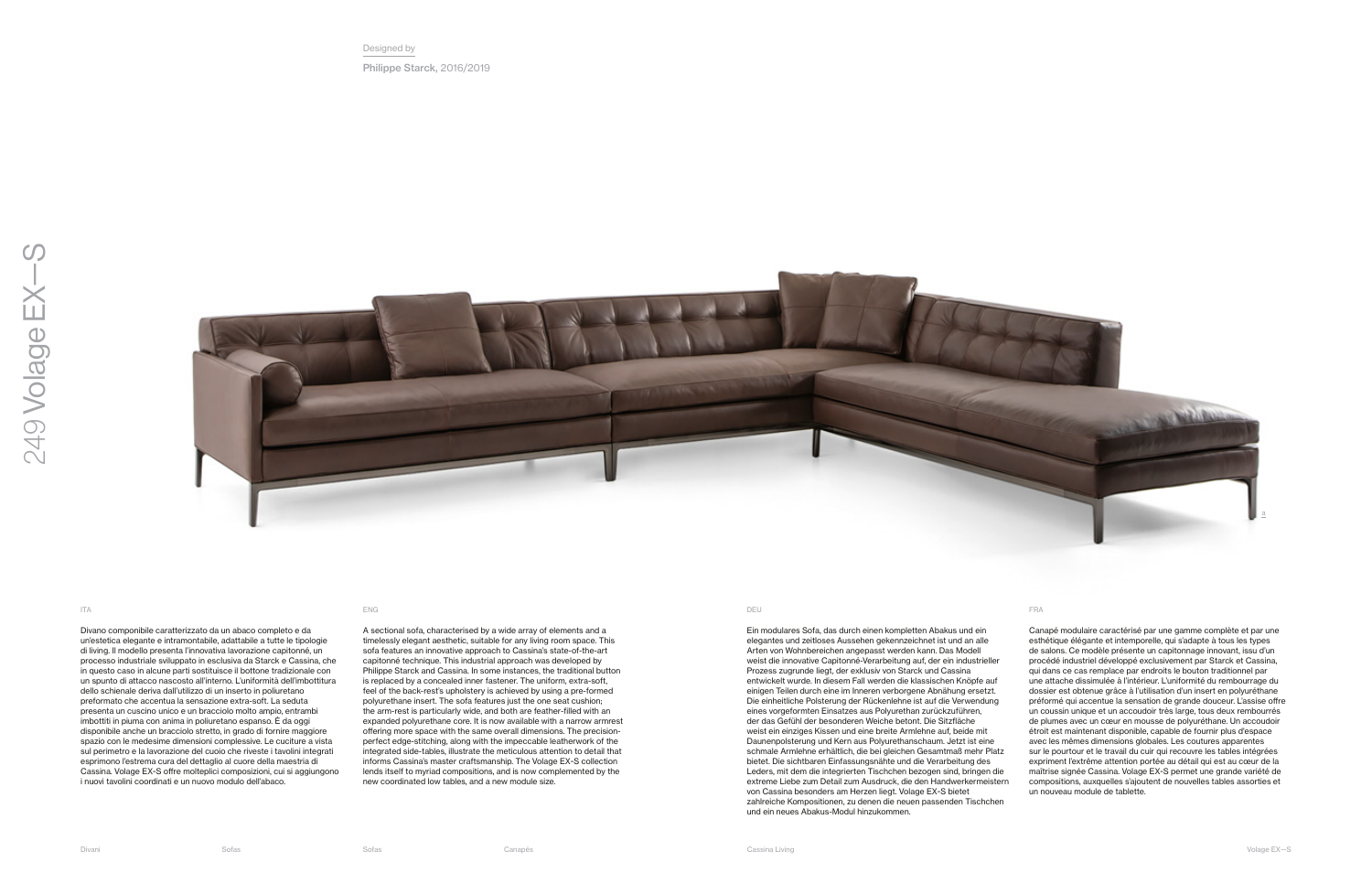Struttura interna · Telaio interno in tubolare d'acciaio dotato di cinghie elastiche. Imbottitura · Poliuretano espanso a densità differenziata. · Ovatta in fibra di poliestere resinata accoppiata con vellutino. · Piuma d'oca (materiale vergine) a settori e fodera in tessuto cotone. Basamento · Traversi in profilato di alluminio estruso, piedini in fusione di alluminio e scivoli in materiale termoplastico nero. Disponibile nelle finiture indicate a listino. Tavolino · Struttura in metallo con

imbottitura superiore in poliuretano espanso, rivestimento in cuoio nei colori indicati a listino. Rivestimento Tessuto o pelle.

Innenstruktur · Innenrahmen aus Stahlrohr, mit elastischen Riemen. Polsterung · Polyurethanschaum mit unterschiedlicher Dichte. · Geharzte Polyesterfaserwatte, beschichtet mit leichtem Samt. · Gänsedaunen (reines Material) in getrennten Sektoren mit Futter aus Baumwollstoff. Untergestell · Streben aus extrudiertem Aluminiumprofil, Füße aus Aluminiumfusion und Gleiter aus schwarzem thermoplastischem Material. Erhältlich in den Finish-Versionen laut Preisliste. Beistelltisch · Struktur aus Metall mit oberer Polsterung aus Polyurethanschaum, Bezug aus Kernleder in den Farben laut Preisliste. Bezug

Stoff oder Leder.

## **CONTEXT**

## ENQUIRIES  $\mathsf{info}\textcircled{a}\mathsf{contextg}\text{allery.com}$

Tel. 404. 477. 3301<br>Tel. 800. 886.0867

 $\text{contextgally.com}$ contextcontract.com



Inner Structure · Inner frame in steel rod with elastic belts. Padding: · Polyurethane foam in different density. · Polyester padding with resin along with light velvet. · Goose feather (virgin material) in sections and cotton fabric linen. Base · Crossbars in extruded aluminum section, feet in die-cast aluminum and slides in black thermoplastic material. Finishing as per pricelist. Side-Table

· Metal structure with top padding in polyurethane foam.

- Covered in saddle-leather,
- colours as per pricelist.
- Quilted Upholstery

Quilted fabric or quilted leather.

Rivestimento/Upholstery/ Bezug/Revêtement



Pelle/Leather/Leder/ Cuir Naturale ZZ 13Z367

Ortigia 13O212 Airone 13E750